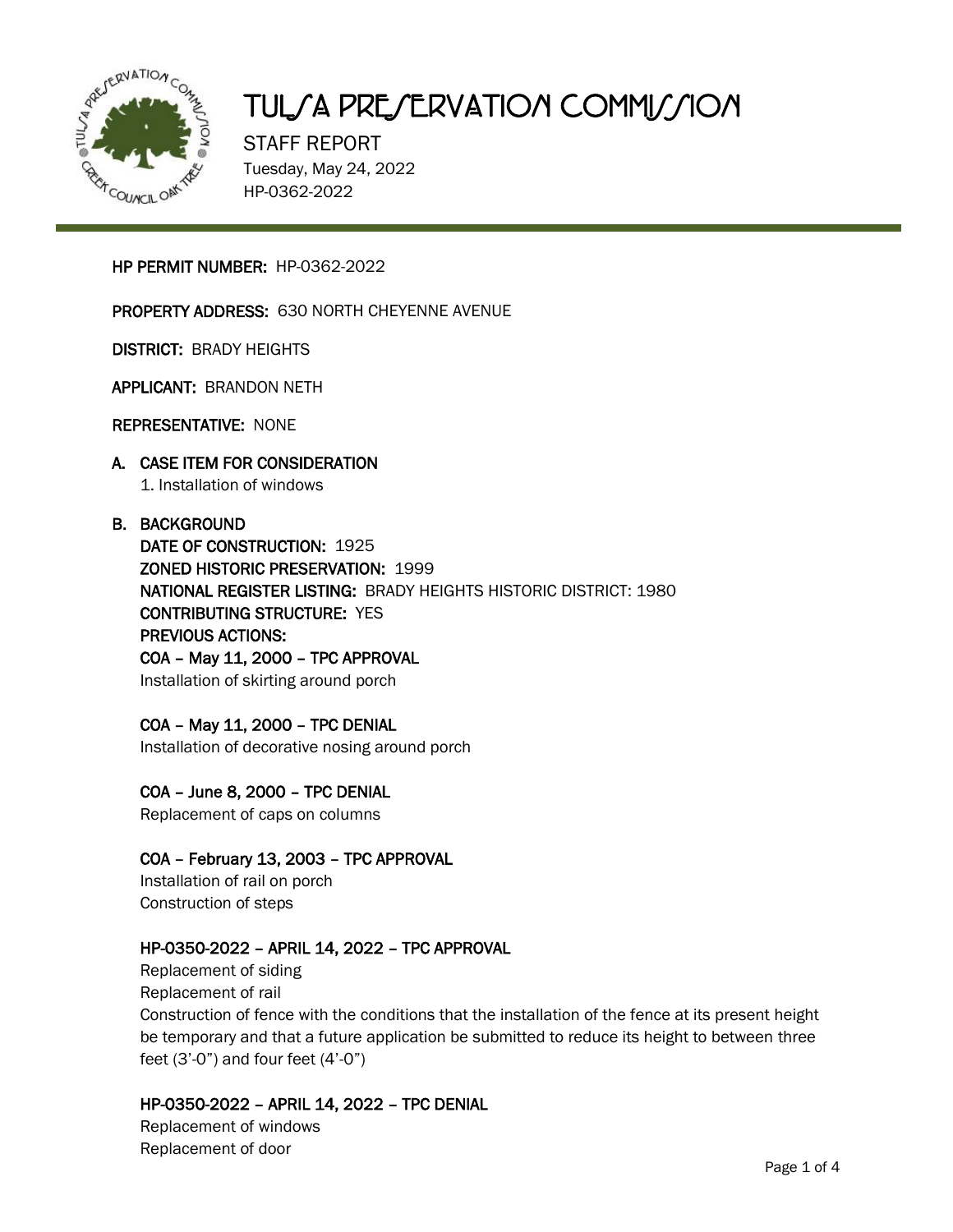#### C. ISSUES AND CONSIDERATIONS

#### 1. Installation of windows

 i. During the review of the application by the Tulsa Preservation Commission on April 14, the proposal for the replacement of the windows was not approved. The applicant declined to appeal the decision and has submitted a proposal for the installation of double-hung, wood windows.

 During the review by the Historic Preservation Permit Subcommittee on May 17, the confir mation of the placement of the windows was requested, and the application has been for warded with a recommendation for approval with the condition that the placement of the windows be identified. The applicant has provided a list of the windows and indicated that the placement of the windows would correspond to the number on the quotation, which has been included.

- 100 First Floor, East Facade
- 200 Near Northeast Corner, First Floor, North Facade
- 300 Middle of Second Floor, North Facade
- 400 Southwest Corner, First Floor, North Facade
- 500 Second Floor, East Facade
- 600 Near Northeast Corner, Second Floor, North Facade
- 700 Middle of First Floor, North Facade
- ii. Reference: *Tulsa Zoning Code*

#### SECTION 70.070-F Standards and Review Criteria

 In its review of HP permit applications, the preservation commission must use the adopted design guidelines to evaluate the proposed work and must, to the greatest extent possible, strive to affect a fair balance between the purposes and intent of HP district regulations and the desires and need of the property owner. In addition, the preservation commission must consider the following specific factors:

- 1. The degree to which the proposed work is consistent with the applicable design guide lines;
- 2. The degree to which the proposed work would destroy or alter all or part of the historic resource;
- 3. The degree to which the proposed work would serve to isolate the historic resource from its surroundings, or introduce visual elements that are out of character with the historic resource and its setting, or that would adversely affect the physical integrity of the resource;
- 4. The degree to which the proposed work is compatible with the significant characteris tics of the historic resource; and
- 5. The purposes and intent of the HP district regulations and this zoning code.

#### Reference: *Unified Design Guidelines - Residential Structures*

#### SECTION A – GUIDELINES FOR REHABILITATION OF EXISTING STRUCTURES A.1 General Requirements

- A.1.1 Retain and preserve the existing historic architectural elements of your home.
- A.1.2 If replacement of historic architectural elements is necessary, match the size, shape, pattern, texture, and directional orientation of the original historic elements.
- A.1.3 Ensure that work is consistent with the architectural style and period details of your home.
- A.1.4 Return the structure to its original historic appearance using physical or pictorial evidence, rather than conjectural designs.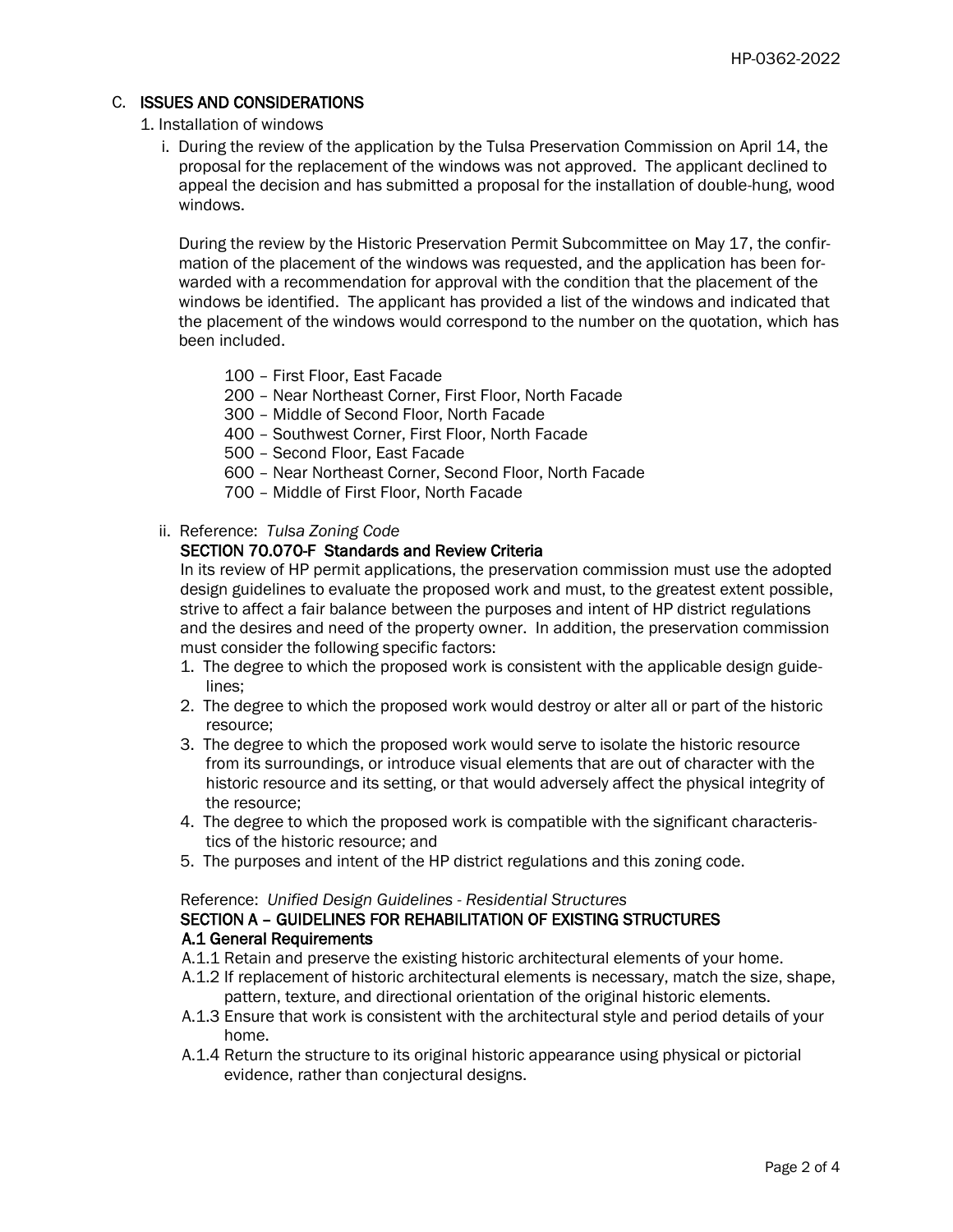#### A.4 Windows and Window Trim

- A.4.1 Retain and preserve original historic windows, including glazing, trim, muntins, and character-defining details.
- A.4.2 Do not remove, cover, or move existing window openings.
- A.4.3 To return the home to its original historic appearance, remove non-historic windows and trim. When selecting replacements, use physical or pictorial evidence. If no evidence exists, select windows which are consistent with the architectural style of your home.
- A.4.4 To gain thermal efficiency, storm windows which maintain the appearance and allow maximum visibility of the original historic windows may be installed. Unfinished and clear-finished metals are not allowed. (Storm windows can be staff approved.)
- A.4.5 If replacement of deteriorated windows is necessary, match the original historic windows in sash design, size, shape, muntin pattern, location, glazing area, and tint. Insulated glass (double-pane) windows may be used. Exterior muntins are required on simulated-divided-light windows.
	- .1 Brady Heights Match the original historic window material.
	- .2 Elmwood Match the original historic window material
- A.4.6 If replacement of deteriorated trim is necessary, match the appearance, size, shape, pattern, texture, and detailing of the original historic trim.
- A.4.7 When adding new window openings, maintain the proportions of the façade. Match the size, design, and pattern of the existing windows. Align the headers of new windows with the existing windows.
- A.4.8 Exterior security bars and grilles are discouraged.



630 North Cheyenne Avenue – October 2020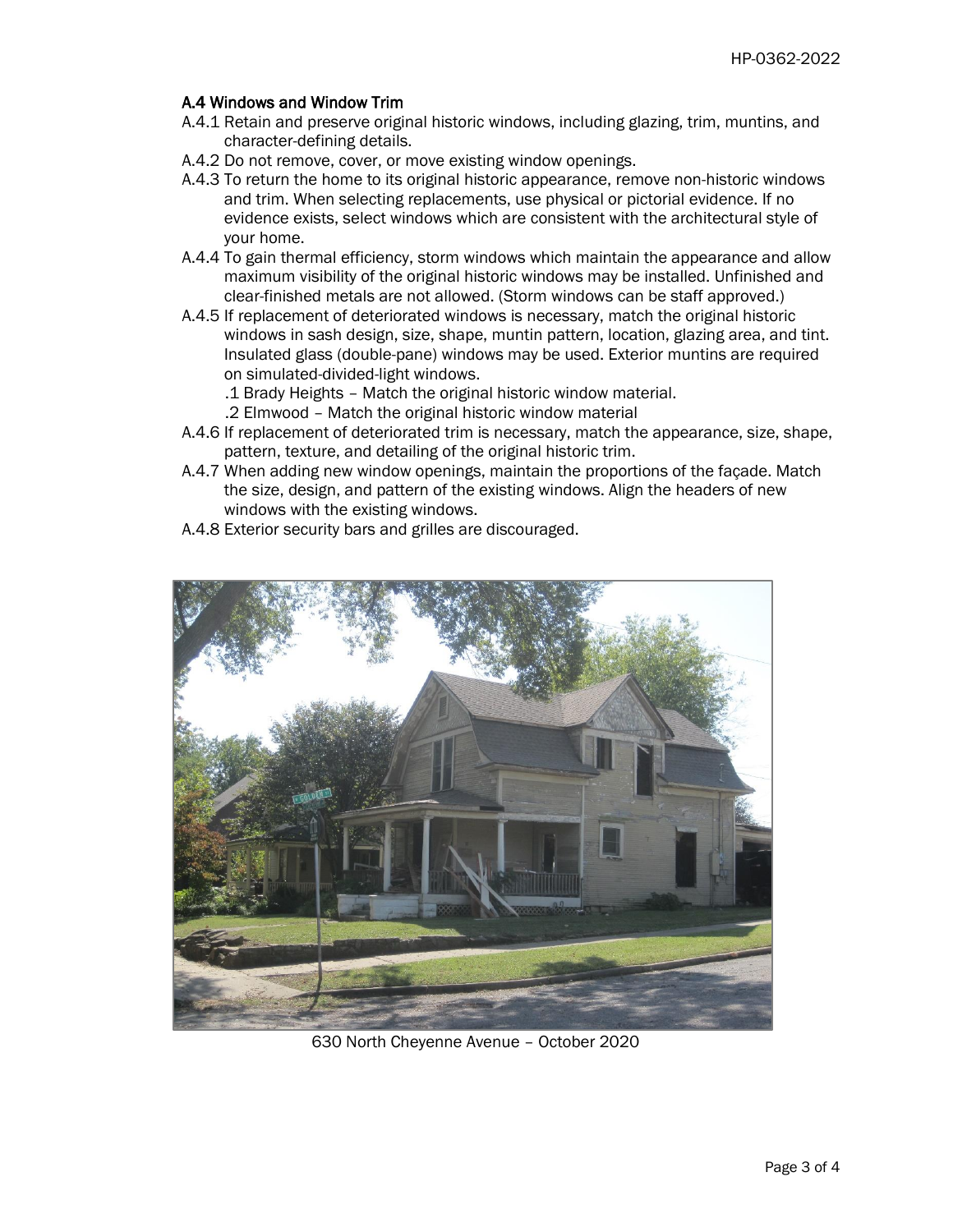

630 North Cheyenne Avenue – East Facade – March 2022



630 North Cheyenne Avenue – North Facade – March 2022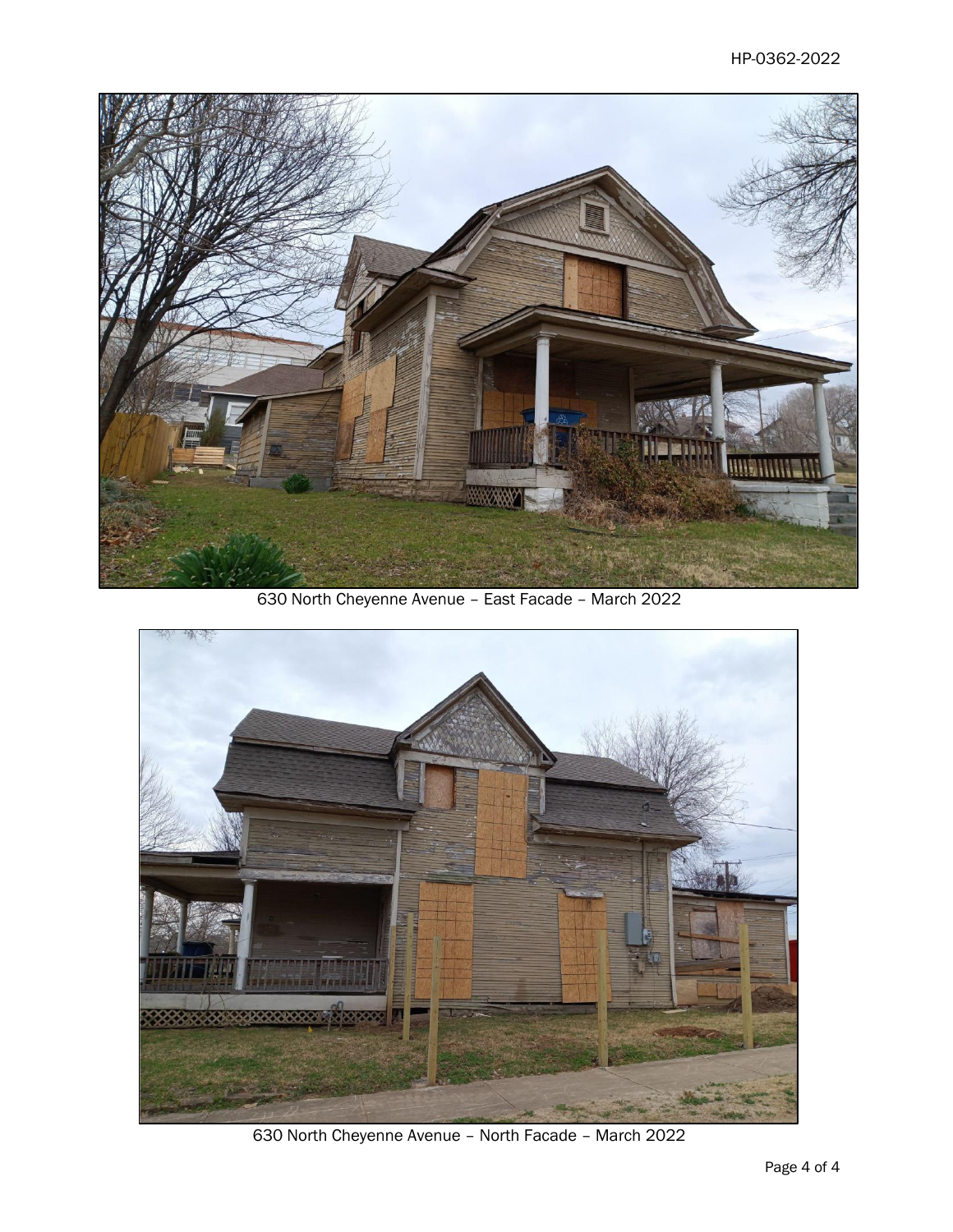|                                                                                                                                                                                                                                                                                                                                                                                                                                                                                                         | WINDOR SUPPLY & MFG INC<br>6537 E 46TH STREET<br><b>TULSA</b><br>Phone: 918-664-4017                                                                                                                                                                                                                                                                                                                                                |        | 74145<br><b>OK</b><br>Fax: 1-918-664-4045                                                                                                                                                                                                                                                                                                                                                                                              |          |                                    | Customer<br>Quote<br><b>Short Form</b><br><b>QUOTE EXPIRES</b><br>N/A<br><b>QUOTE DATE</b><br>Quote Not Ordered<br><b>BID BY</b> |
|---------------------------------------------------------------------------------------------------------------------------------------------------------------------------------------------------------------------------------------------------------------------------------------------------------------------------------------------------------------------------------------------------------------------------------------------------------------------------------------------------------|-------------------------------------------------------------------------------------------------------------------------------------------------------------------------------------------------------------------------------------------------------------------------------------------------------------------------------------------------------------------------------------------------------------------------------------|--------|----------------------------------------------------------------------------------------------------------------------------------------------------------------------------------------------------------------------------------------------------------------------------------------------------------------------------------------------------------------------------------------------------------------------------------------|----------|------------------------------------|----------------------------------------------------------------------------------------------------------------------------------|
| <b>Customer Information:</b>                                                                                                                                                                                                                                                                                                                                                                                                                                                                            |                                                                                                                                                                                                                                                                                                                                                                                                                                     |        | Delivery Information:                                                                                                                                                                                                                                                                                                                                                                                                                  |          |                                    | PRICE BOOK                                                                                                                       |
|                                                                                                                                                                                                                                                                                                                                                                                                                                                                                                         |                                                                                                                                                                                                                                                                                                                                                                                                                                     |        |                                                                                                                                                                                                                                                                                                                                                                                                                                        |          |                                    | Price Book 2022A                                                                                                                 |
|                                                                                                                                                                                                                                                                                                                                                                                                                                                                                                         |                                                                                                                                                                                                                                                                                                                                                                                                                                     |        |                                                                                                                                                                                                                                                                                                                                                                                                                                        |          |                                    | <b>CREATED</b>                                                                                                                   |
|                                                                                                                                                                                                                                                                                                                                                                                                                                                                                                         |                                                                                                                                                                                                                                                                                                                                                                                                                                     |        |                                                                                                                                                                                                                                                                                                                                                                                                                                        |          |                                    | 5/9/2022                                                                                                                         |
| Phone:                                                                                                                                                                                                                                                                                                                                                                                                                                                                                                  | Fax:                                                                                                                                                                                                                                                                                                                                                                                                                                | Phone: | Fax:                                                                                                                                                                                                                                                                                                                                                                                                                                   |          |                                    | mcrowl@windor.com                                                                                                                |
|                                                                                                                                                                                                                                                                                                                                                                                                                                                                                                         |                                                                                                                                                                                                                                                                                                                                                                                                                                     |        |                                                                                                                                                                                                                                                                                                                                                                                                                                        |          |                                    | PK #288                                                                                                                          |
| QUOTE #                                                                                                                                                                                                                                                                                                                                                                                                                                                                                                 | <b>STATUS</b>                                                                                                                                                                                                                                                                                                                                                                                                                       |        | <b>CUSTOMER PO#</b>                                                                                                                                                                                                                                                                                                                                                                                                                    |          | <b>DATE PRINTED</b>                |                                                                                                                                  |
| 2277282<br><b>CUSTOMER JOB NAME</b>                                                                                                                                                                                                                                                                                                                                                                                                                                                                     | None<br><b>TERMS</b>                                                                                                                                                                                                                                                                                                                                                                                                                |        | <b>QUOTE NAME</b>                                                                                                                                                                                                                                                                                                                                                                                                                      |          | 5/10/2022 13:34 PM<br>PROJECT NAME |                                                                                                                                  |
|                                                                                                                                                                                                                                                                                                                                                                                                                                                                                                         |                                                                                                                                                                                                                                                                                                                                                                                                                                     |        | weedoo                                                                                                                                                                                                                                                                                                                                                                                                                                 |          | weedoo                             |                                                                                                                                  |
| Room ID<br>Line#                                                                                                                                                                                                                                                                                                                                                                                                                                                                                        | Overall RO                                                                                                                                                                                                                                                                                                                                                                                                                          |        | Overall Frame                                                                                                                                                                                                                                                                                                                                                                                                                          | Price    | Qty                                | Extended                                                                                                                         |
| 100<br>None Assigned                                                                                                                                                                                                                                                                                                                                                                                                                                                                                    | 46 1/8" X 71 3/4"                                                                                                                                                                                                                                                                                                                                                                                                                   |        | 45.375" X 71.25"                                                                                                                                                                                                                                                                                                                                                                                                                       | \$925.07 | 1                                  | \$925.07                                                                                                                         |
| IJ<br>80-7175<br>îì<br>$-45.375$<br>RO - 46.125<br>* Units viewed from exterior.                                                                                                                                                                                                                                                                                                                                                                                                                        |                                                                                                                                                                                                                                                                                                                                                                                                                                     |        | Pinnacle Wood Prime Double Hung XXXX-1 Complete Unit LoE 366 IG 4-9/16 Jamb Ext<br>(Setup (Standard))(Glass Stop Profile: Ogee)(FD: 45.375 x 71.25)(Pine Species)(Grey<br>Spacer)(White Jambliner)(Bronze Hardware)(WM 180 Brickmould)(Standard Sill Nosing)<br>(Full Screen)(White Screen - Not Applied)(BetterVue)(Energy Star: Meets in NC, SC, S<br>Zones)(R-PG30-H) Performance Data:(U-Value: 0.28)(SHGC: 0.2)(VT: 0.47)(CR: 60) |          |                                    |                                                                                                                                  |
| Room ID<br>Line#                                                                                                                                                                                                                                                                                                                                                                                                                                                                                        | Overall RO                                                                                                                                                                                                                                                                                                                                                                                                                          |        | Overall Frame                                                                                                                                                                                                                                                                                                                                                                                                                          | Price    | Qty                                | Extended                                                                                                                         |
| 200 None Assigned                                                                                                                                                                                                                                                                                                                                                                                                                                                                                       | 24 3/8" X 48 1/2"                                                                                                                                                                                                                                                                                                                                                                                                                   |        | 23.625" X 48"                                                                                                                                                                                                                                                                                                                                                                                                                          | \$654.16 | $\overline{1}$                     | \$654.16                                                                                                                         |
| $-48.5$ "<br>6S<br>íř<br>$RO - 24.375$                                                                                                                                                                                                                                                                                                                                                                                                                                                                  | Pinnacle Wood Prime Double Hung XXXX-1 Complete Unit LoE 366 IG 4-9/16 Jamb Ext<br>(Setup (Standard))(Glass Stop Profile: Ogee)(FD: 23.625 x 48)(Pine Species)(Grey Spacer)<br>(White Jambliner)(Bronze Hardware)(WM 180 Brickmould)(Standard Sill Nosing)(Full<br>Screen)(White Screen - Not Applied)(BetterVue)(Energy Star: Meets in NC, SC, S<br>Zones)(R-PG35-H) Performance Data:(U-Value: 0.28)(SHGC: 0.2)(VT: 0.47)(CR: 60) |        |                                                                                                                                                                                                                                                                                                                                                                                                                                        |          |                                    |                                                                                                                                  |
| * Units viewed from exterior.<br>Line#<br>Room ID                                                                                                                                                                                                                                                                                                                                                                                                                                                       | Overall RO                                                                                                                                                                                                                                                                                                                                                                                                                          |        | Overall Frame                                                                                                                                                                                                                                                                                                                                                                                                                          | Price    | Qty                                | Extended                                                                                                                         |
| 300<br>None Assigned                                                                                                                                                                                                                                                                                                                                                                                                                                                                                    | 26" X 72"                                                                                                                                                                                                                                                                                                                                                                                                                           |        | 25.25" X 71.5"                                                                                                                                                                                                                                                                                                                                                                                                                         | \$754.97 | 1                                  | \$754.97                                                                                                                         |
| Pinnacle Wood Prime Double Hung XXXX-1 Complete Unit LoE 366 IG 4-9/16 Jamb Ext<br>(Setup (Standard))(Glass Stop Profile: Ogee)(FD: 25.25 x 71.5)(Pine Species)(Grey Spacer)<br>RO-72<br>(White Jambliner)(Bronze Hardware)(WM 180 Brickmould)(Standard Sill Nosing)(Full<br>Screen)(White Screen - Not Applied)(BetterVue)(Energy Star: Meets in NC, SC, S<br>Zones)(R-PG35-H) Performance Data:(U-Value: 0.28)(SHGC: 0.2)(VT: 0.47)(CR: 60)<br>$-25.25$<br>$-$ RO-25<br>* Units viewed from exterior. |                                                                                                                                                                                                                                                                                                                                                                                                                                     |        |                                                                                                                                                                                                                                                                                                                                                                                                                                        |          |                                    |                                                                                                                                  |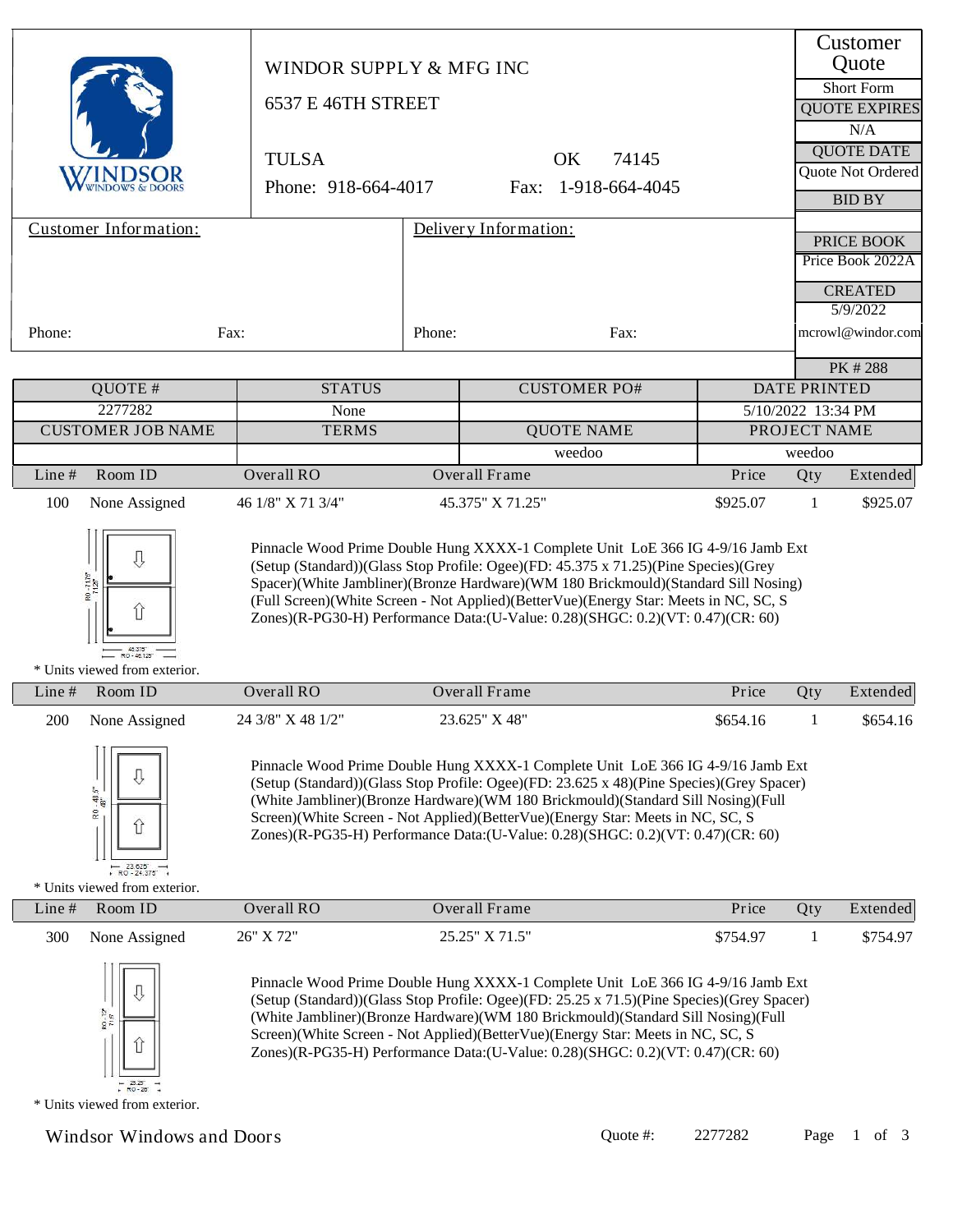| Room ID<br>Line $#$                                               | Overall $RO$            | Overall Frame                                                                                                                                                                                                                                                                                                                                                                                                                          | Price      | Qty | Extended   |
|-------------------------------------------------------------------|-------------------------|----------------------------------------------------------------------------------------------------------------------------------------------------------------------------------------------------------------------------------------------------------------------------------------------------------------------------------------------------------------------------------------------------------------------------------------|------------|-----|------------|
| 400<br>None Assigned                                              | 60 $1/2$ " X 70 $3/4$ " | 59.75" X 70.25"                                                                                                                                                                                                                                                                                                                                                                                                                        | \$1,629.63 |     | \$1,629.63 |
| SZ01-08<br>$-29.875$<br>RO-60.5"<br>* Units viewed from exterior. |                         | Pinnacle Wood Prime Double Hung XXXX-2 Complete Unit LoE 366 IG 4-9/16 Jamb Ext<br>(Setup (Standard))(Glass Stop Profile: Ogee)(FD: 29.875 x 70.25)(Pine Species)(Grey<br>Spacer)(White Jambliner)(Bronze Hardware)(WM 180 Brickmould)(Standard Sill Nosing)<br>(Full Screen)(White Screen - Not Applied)(BetterVue)(Energy Star: Meets in NC, SC, S<br>Zones)(R-PG35-H) Performance Data:(U-Value: 0.28)(SHGC: 0.2)(VT: 0.47)(CR: 60) |            |     |            |
| Room ID<br>Line $#$                                               | Overall $RO$            | Overall Frame                                                                                                                                                                                                                                                                                                                                                                                                                          | Price      | Qty | Extended   |
| 500<br>None Assigned                                              | 75 1/4" X 60"           | 74.5" X 59.5"                                                                                                                                                                                                                                                                                                                                                                                                                          | \$1,623.33 |     | \$1,623.33 |



Pinnacle Wood Prime Double Hung XXXX-2 Complete Unit LoE 366 IG 4-9/16 Jamb Ext (Setup (Standard))(Glass Stop Profile: Ogee)(FD: 37.25 x 59.5)(Pine Species)(Grey Spacer) (White Jambliner)(Bronze Hardware)(WM 180 Brickmould)(Standard Sill Nosing)(Full Screen)(White Screen - Not Applied)(BetterVue)(Energy Star: Meets in NC, SC, S Zones)(R-PG35-H) Performance Data:(U-Value: 0.28)(SHGC: 0.2)(VT: 0.47)(CR: 60)

#### \* Units viewed from exterior.

|     | Line $#$ Room ID | Overall RO    | Overall Frame   | Price    | Otv | Extended |
|-----|------------------|---------------|-----------------|----------|-----|----------|
| 600 | None Assigned    | 36 3/4" X 36" | $36"$ X $35.5"$ | \$707.71 |     | \$707.71 |



Pinnacle Wood Prime Double Hung XXXX-1 Complete Unit LoE 366 IG 4-9/16 Jamb Ext (Setup (Standard))(Glass Stop Profile: Ogee)(FD: 36 x 35.5)(Pine Species)(Grey Spacer) (White Jambliner)(Bronze Hardware)(WM 180 Brickmould)(Standard Sill Nosing)(Full Screen)(White Screen - Not Applied)(BetterVue)(Energy Star: Meets in NC, SC, S Zones)(R-PG35-H) Performance Data:(U-Value: 0.28)(SHGC: 0.2)(VT: 0.47)(CR: 60)

\* Units viewed from exterior.

| Line # | Room ID       | Overall RO        | Overall Frame | Price    | Otv | Extended |
|--------|---------------|-------------------|---------------|----------|-----|----------|
| 700    | None Assigned | 36 3/4" X 59 3/4" | 36" X 59.25"  | \$811.67 |     | \$811.67 |



Pinnacle Wood Prime Double Hung XXXX-1 Complete Unit LoE 366 IG 4-9/16 Jamb Ext (Setup (Standard))(Glass Stop Profile: Ogee)(FD: 36 x 59.25)(Pine Species)(Grey Spacer) (White Jambliner)(Bronze Hardware)(WM 180 Brickmould)(Standard Sill Nosing)(Full Screen)(White Screen - Not Applied)(BetterVue)(Energy Star: Meets in NC, SC, S Zones)(R-PG35-H) Performance Data:(U-Value: 0.28)(SHGC: 0.2)(VT: 0.47)(CR: 60)

\* Units viewed from exterior.